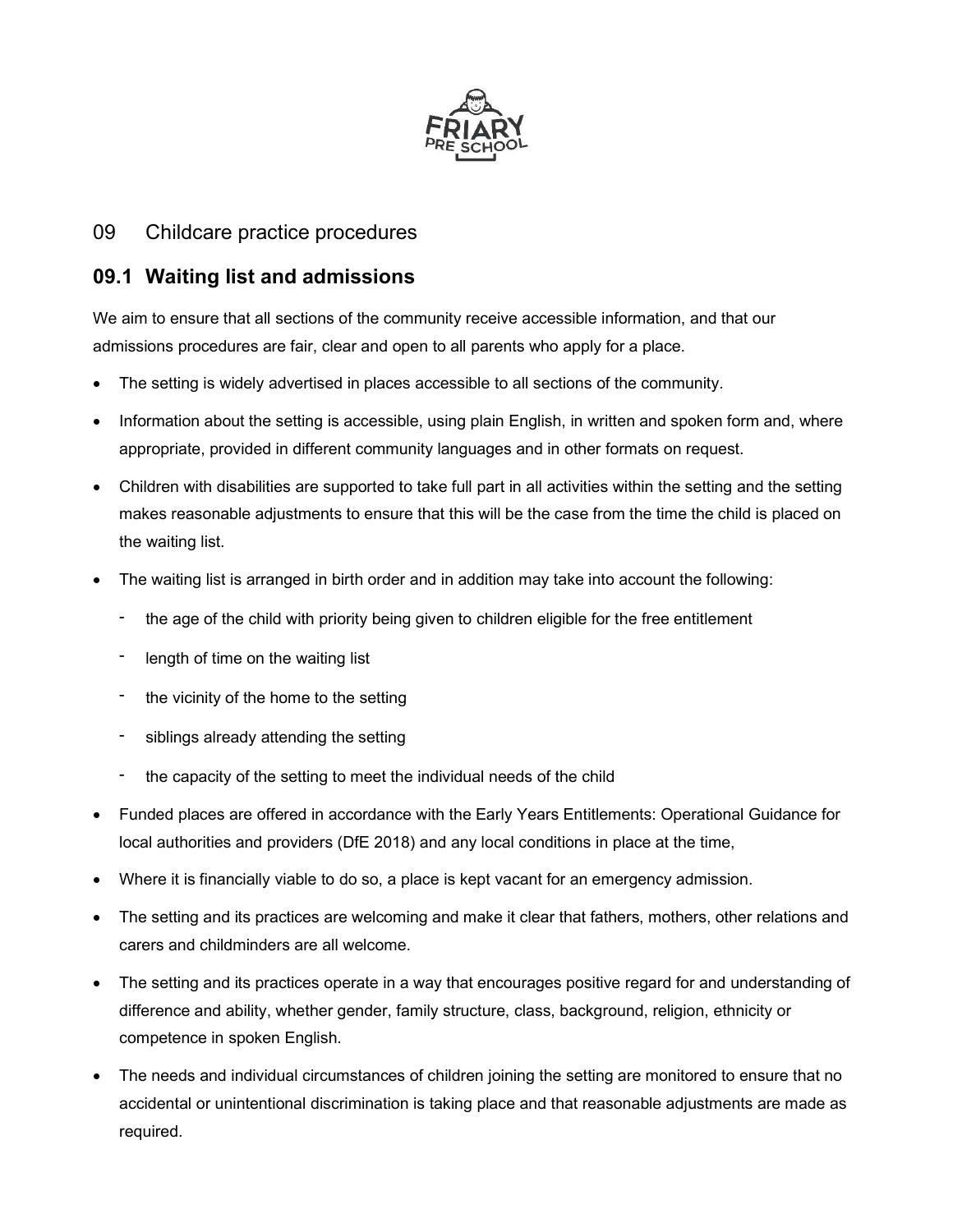- Section 05 Equality procedures is shared and widely promoted to all.
- Places are provided in accordance with the Friary Preschool Terms and Conditions issued to every parent when the child takes up their place. Failure to comply may result in the provision of a place being withdrawn.

#### Admissions

Applications for Friary Preschool will be considered in the following order of priority:

- 1. Baptised Catholic Children who the Admissions Committee of the Friary Preschool consider at their discretion to have exceptional social or medical needs. This is considered on the basis of written documentation submitted with the registration form.
- 2. Baptised Catholic Children who live within the Catholic Parish of Crawley.
- 3. Baptised Catholic Children who live in Catholic Parishes within the Crawley Deanery.
- 4. Baptised Christian Children who the Admissions Committee of the preschool consider at their discretion to have exceptional social or medical needs. This is considered on the basis of written documentation submitted with the registration form.
- 5. Other Baptised Christian Children who live within the Catholic Parish of Crawley
- 6. Other children whose Parents or Carers wish them to attend the Preschool.

#### Oversubscription Criteria:

When we have more applications for an intake than place available, the following oversubscription criteria will be applied.

1. Those applicants who have a sibling currently attending Friary Pre-School or have previously attended Friary Pre-School.

2. If there still remain more applicants than available places then priority will be given to the applicants living closest to the Pre-School. Distance from the Pre-School to the residence of the applicant is to be measured by a straight line.

Friary Pre-School is an important part of the Church's Mission in Crawley serving the needs of Catholic families living within the Crawley Parish. It provides high quality care and education for children below statutory school age within a Christian setting. The gospel values of: love, kindness, forgiveness, understanding and tolerance are promoted through relationships with all those involved in the Pre-School. Baptised Catholic children are given priority when allocating places to the Pre-School. Admission is open to non-Catholic families, if places are available, and they are warmly welcome to apply.

Please be aware that attending Friary Pre-School does not guarantee your child a place at either St Francis of Assisi Catholic Primary School or Our Lady Queen of Heaven Catholic Primary School. Parents and carers must contact the above schools for information about their admissions procedures.

Once a childcare place has been offered the relevant paperwork is completed by the setting manager or

deputy before the child starts and filed on the child's personal file. Forms completed include: